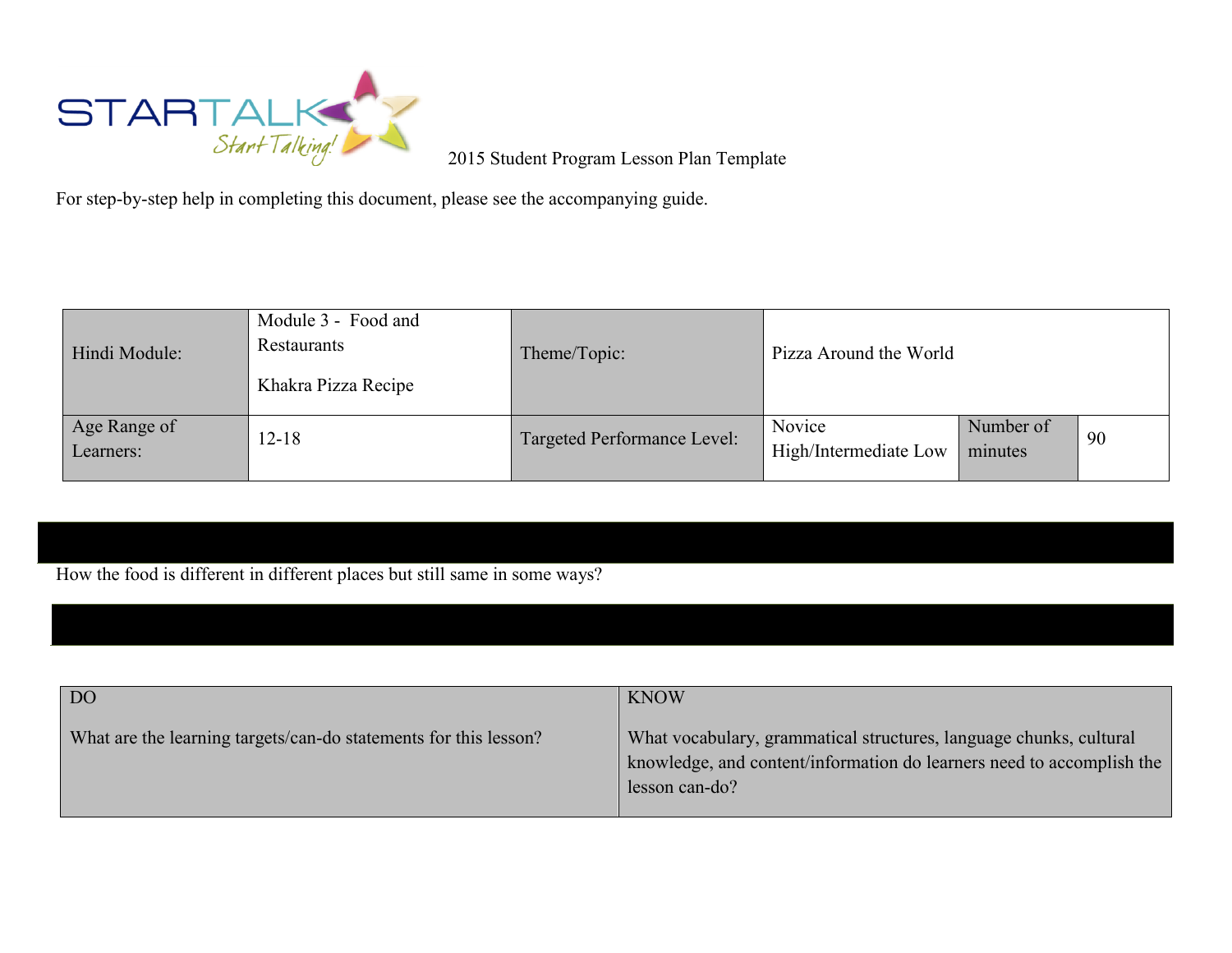| I can identify thematic vocabulary including ingredients for making a<br>special Indian pizza.                              | <b>Imperative forms of verbs:</b>                                                                                                                                                                                                                        |
|-----------------------------------------------------------------------------------------------------------------------------|----------------------------------------------------------------------------------------------------------------------------------------------------------------------------------------------------------------------------------------------------------|
|                                                                                                                             | Hindi has three imperative forms which correspond to three forms                                                                                                                                                                                         |
| I can understand the main ideas and a few details presented in a short<br>video clip about making a special pizza in India. | of the second person personal pronoun; they are tuu (you-intimate),<br>tum (you-familiar) and aap (you-formal).                                                                                                                                          |
| I can ask for information, details, and explanations during a<br>conversation.                                              | The intimate imperative from is the verbal stem, that is, it is formed<br>by removing the -naa suffix from the infinitive form of the verb.<br>(tuu) khaa $-$ (you) eat. (tuu) paRh- (you) study/read.                                                   |
| I can give instructions for making a pizza.                                                                                 | Such forms are often used to address small children, or among<br>close friends.                                                                                                                                                                          |
|                                                                                                                             | The Familiar Imperative is formed by adding the suffix $-$ o to the<br>verb stem.<br>$(tum)$ khaao – (you) eat. (tum) paRho (you) study/read                                                                                                             |
|                                                                                                                             | These forms are used among friends and peers.                                                                                                                                                                                                            |
|                                                                                                                             | The formal imperative corresponds to aap. It is formed by<br>appending the suffix- iye to the verb stem.<br>(aap) khaaye – Please eat. (aap) paRhiye – Please study/read<br>Such forms are used to address elders or superiors as they confer<br>respect |
|                                                                                                                             | The formal imperative forms of verbs lenaa (to take), denaa (to<br>give), karnaa (to do) and piinaa are somewhat irregular. They are<br>liijiye, diijiye, kiijiye and piijiye respectively.                                                              |
|                                                                                                                             | Thematic vocabulary: ingredients for making a pizza, cooking<br>instructions:<br>Thematic vocabulary: ingredients for making a pizza, cooking                                                                                                            |
|                                                                                                                             | instructions:                                                                                                                                                                                                                                            |
|                                                                                                                             | khaakraa pizza ke liye samagrii-Ingredients for khaakraa                                                                                                                                                                                                 |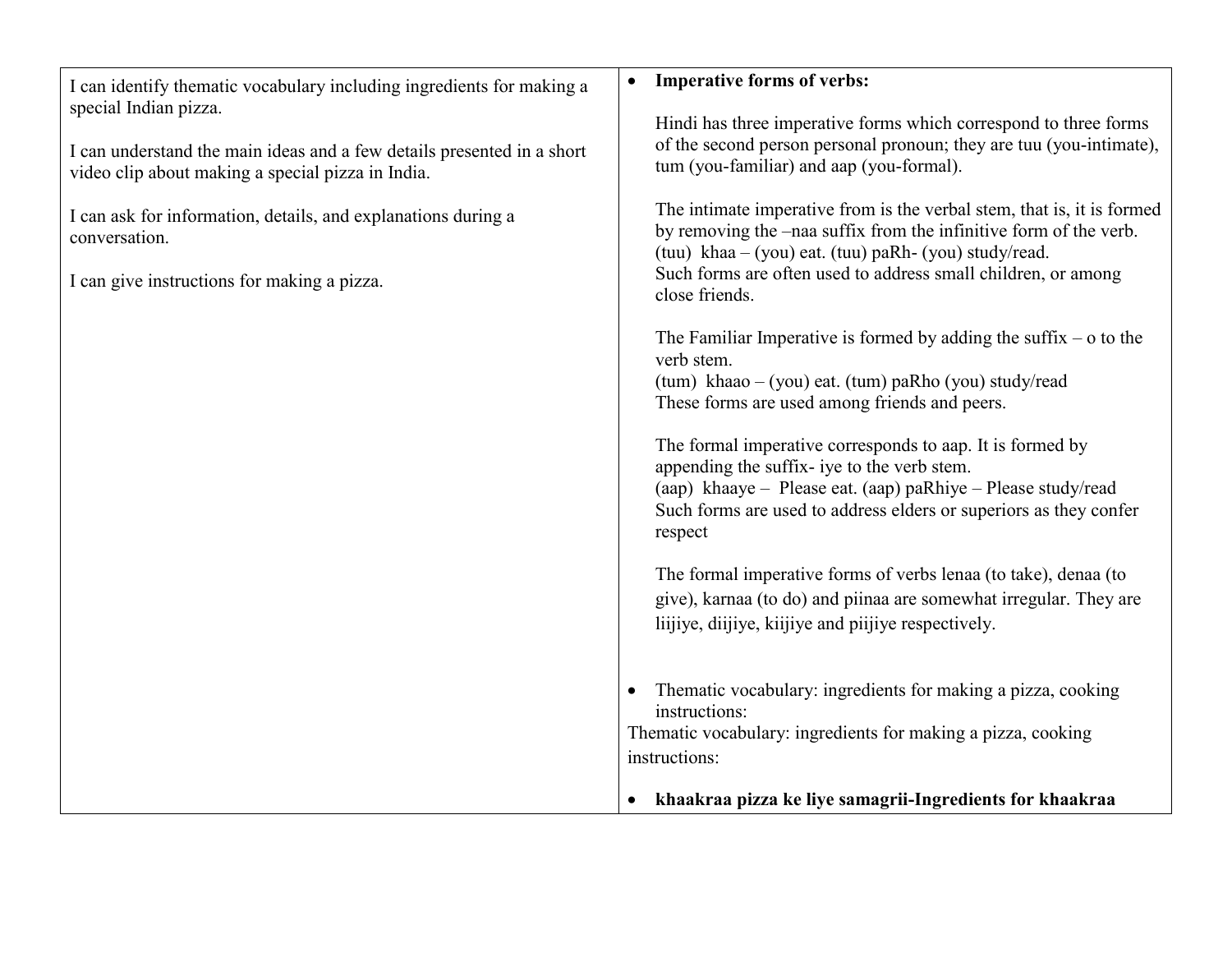## **pizza**:

do khaakraa- two khakraas TamaaTar purée- tomato purée pyaaj- onion lahsun- garlic shimlaa mirch- bell pepper mirch ke chhote TukRe- chilly-flacks namak- salt Processed cheese Oregano **Vidhi-recipe** It is common to use polite imperative or simple subjunctive constructions to write recipes. The following recipe uses subjunctive contractions. 1. Do kharkaa leN. 2. thoRaa TamaaTar purée ek khare ke uupar lagaayeN 3. iske upper kaTe huye pyaaz aur shimlaa mirch ke TukRe phailaayeN 4. ispar thoRaa saa oregano bhii daaleN 5. tiikhaapan ke liye mirch ke chhoTe TukRe bhii daaleN. 6. dusare khaakre par processed cheese daaleN. 7. pahale sabziiwale khaakre ko oven meN rakheN. 8. phir cheesewale khaakre ko oven meN rakheN do minat ke liye. 9. Jab cheese pighal jaye to khakre ko baahar nikal leN. 10. Ab sabziiwale khakre ko cheesewale kharke par chipkaa deN. 11. donoN khaakroN kaa pizza taiyaar hai.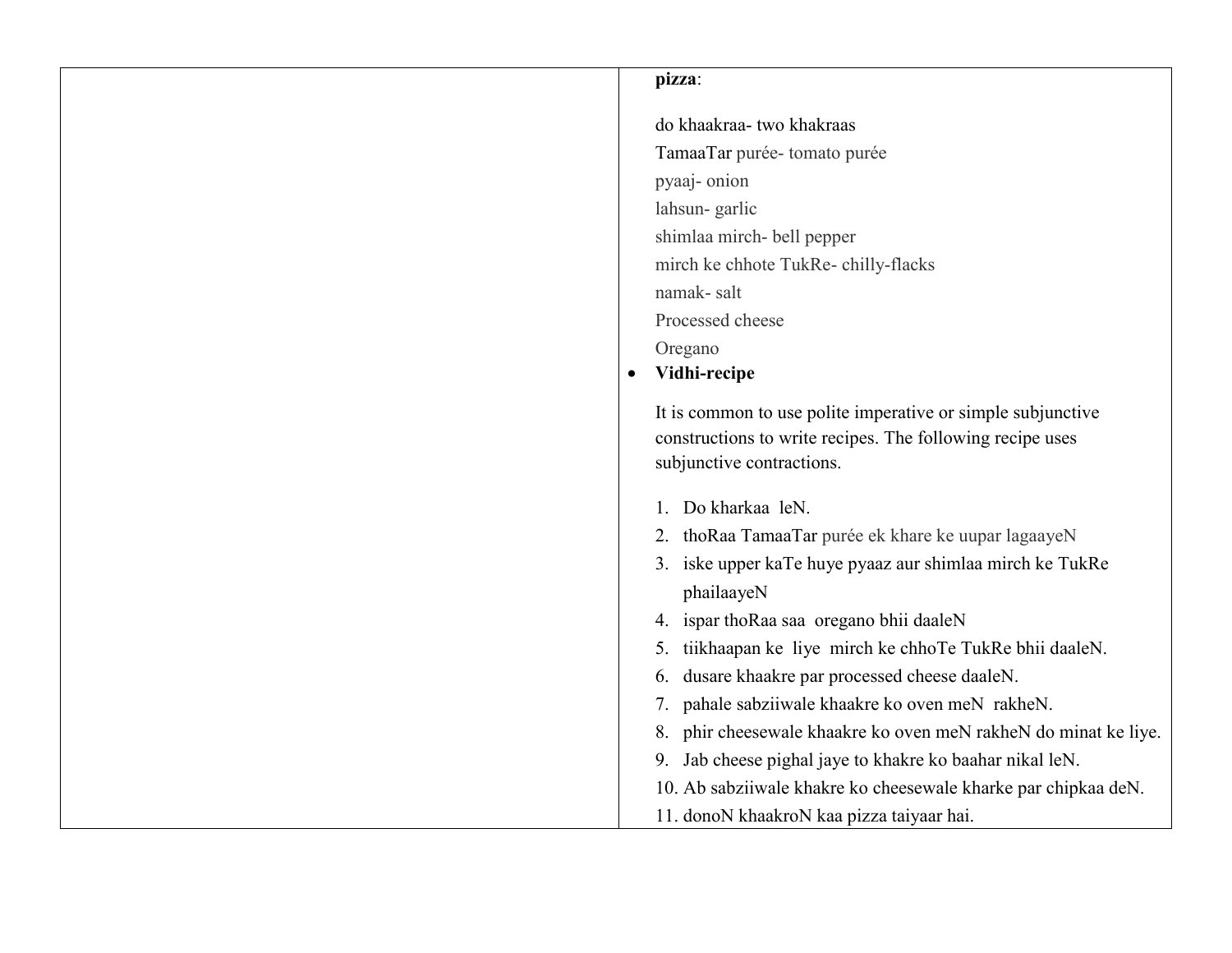| 12. ab ise kaaT kar khilayeN.                                                                                                                                                                                                                                                                        |
|------------------------------------------------------------------------------------------------------------------------------------------------------------------------------------------------------------------------------------------------------------------------------------------------------|
| Asking and answering questions                                                                                                                                                                                                                                                                       |
| For nouns and pronouns:<br>kyaa- what (for inanimate nouns). For example:<br>yah kyaa hai? yah kitaab hai. (What is this? This is a book)                                                                                                                                                            |
| kaun- who (for animate nouns). For example:<br>vah kaun hai? vah Rita hai. (Who is she? She is Rita.)<br>For adjectives:<br>kaisaa/kaise/kaisii- how (for adjectives- quality). For example:                                                                                                         |
| mausam kaisaa hai? mausam achhaa hai. (How is the weather? The                                                                                                                                                                                                                                       |
| weather is nice.)                                                                                                                                                                                                                                                                                    |
| laRke kaise hai N? LaRke hoshiyaar hai. (How are the boys? The                                                                                                                                                                                                                                       |
| boys are smart.)                                                                                                                                                                                                                                                                                     |
| kitaab kaisii hai? kittab mahaNgii hai. (How is the book? The book                                                                                                                                                                                                                                   |
| is expensive)<br>kitnaa/kitne/kitnii- how much/how many (for adjectives- quality).<br>For example:<br>kitnaa paani?- how much water?<br>kitne laRke?- how many boys?<br>kitnii laRkiyaaN?- ho wmany girls?                                                                                           |
| For adverbs:<br>kahaaN- where, kab- when, kyoN- why, kaise-how, kidhar- in<br>which direction                                                                                                                                                                                                        |
| <b>Narration in the present Tense:</b><br>The present Habitual construction usually indicates regular,<br>frequent activities. It is also used to express narrative constructions<br>in the present tense. The habitual aspect of the verb is formed by<br>adding the right suffix to the verb stem. |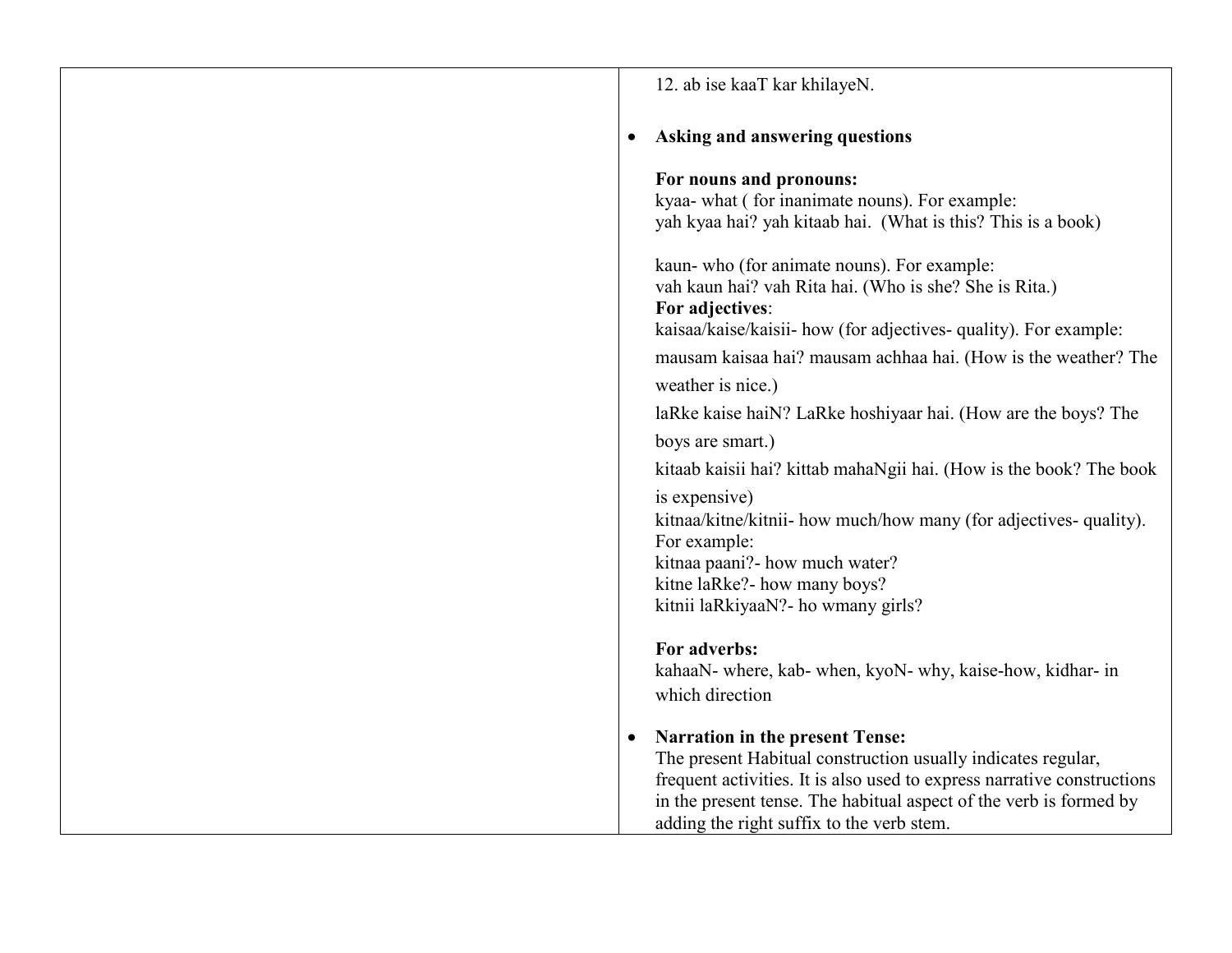| -taa (masculine, singular)<br>-te (masculine, plural)<br>-tii (feminine, singular and plural)<br>The appropriate present tense form of honaa is used the mark the<br>tense.<br><b>Present Habitual Tense:</b> Verb stem $+$ taa/te/tii $+$ auxiliary honaa |
|------------------------------------------------------------------------------------------------------------------------------------------------------------------------------------------------------------------------------------------------------------|
| (Present)<br>For example:<br>Mohan roz subah vidyalaay jataa hai. vahaaN vah paRtaa aur<br>likhtaa hai. vah dostoN ke saath bateN kartaa hai aur unke saath<br>kheltaa hai.                                                                                |

What will learners do (learning tasks/activities/formative assessments) to demonstrate they can meet the lesson can-do?

Students will read several pizza recipes written in Hindi. They will compare ingredients and methods of preparation. Then they will create a unique pizza that reflects their heritage and post the recipe on the class blog site.

How is my food similar to other foods and culture and still different in subtle ways?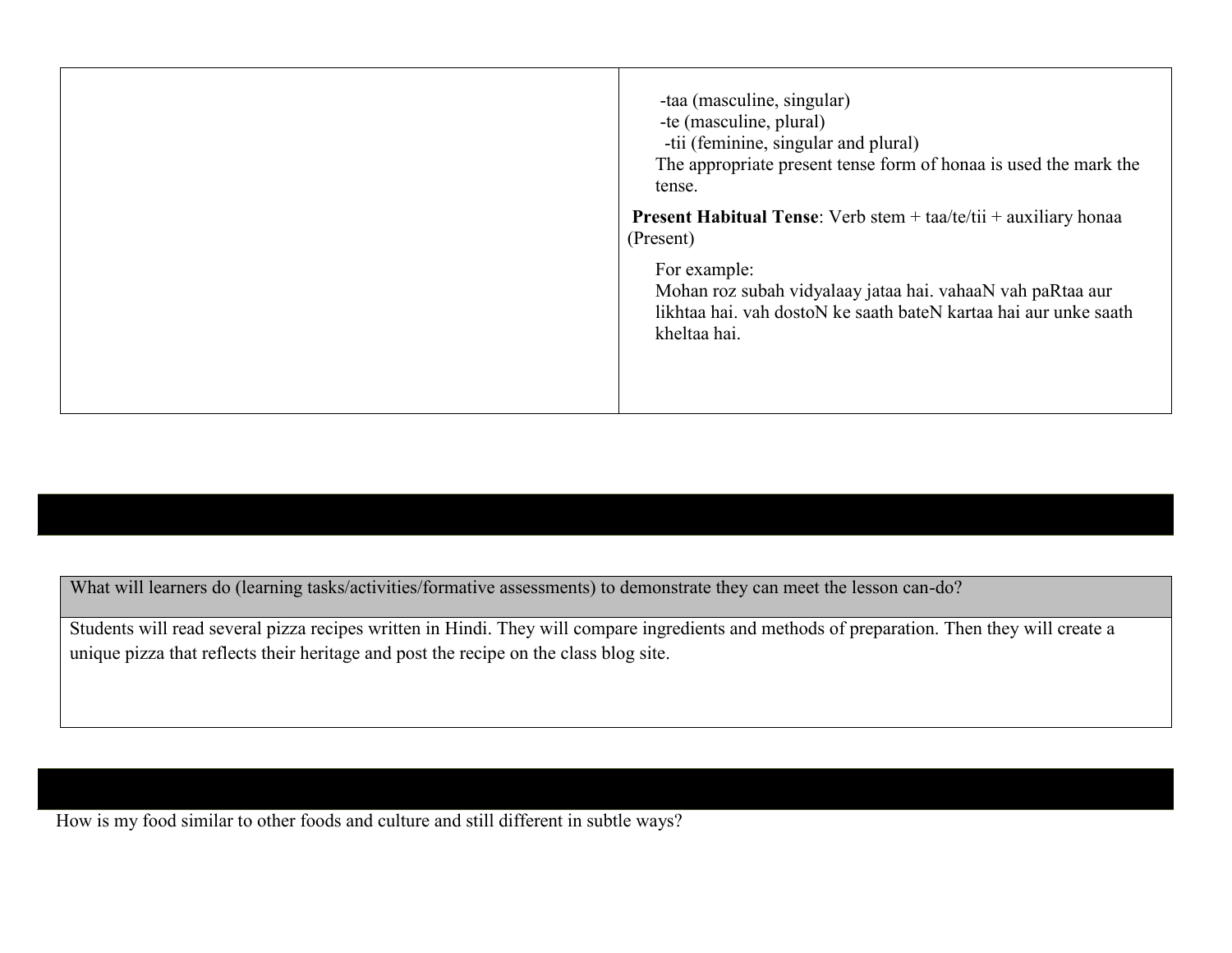| <b>Opening Activity</b>                                                                                                          |            |
|----------------------------------------------------------------------------------------------------------------------------------|------------|
| The teacher sets the context for the lesson by displaying a variety of visuals depicting pizza from countries around the world.  | Time: 10   |
| He/She narrates the slideshow intentionally using thematic vocabulary (ingredients, names of countries, sizes and shapes,        | minutes    |
| colors, taste). He/She then focuses on different types of pizza popular in India.                                                |            |
| http://www.businessinsider.com/pictures-of-pizza-from-around-the-world-2015-6 (pizzas from around the world)                     |            |
| Students vote on the pizza they would like to try.                                                                               |            |
| Learning Episode                                                                                                                 |            |
| Students practice thematic vocabulary using tasks and games that allow them to internalize the expressions: pair flyswatter,     | Time: 15   |
| Taboo, online Jeopardy (https://www.superteachertools.net/jeopardyx/), Charades.                                                 | minutes    |
| Learning Episode                                                                                                                 |            |
| The teacher distributes three recipes for Indian pizza (written in Hindi). Students work in pairs to interpret the recipes and   | Time: $20$ |
| record ingredients, procedures, and their impressions of the recipe (will they enjoy the pizza, why or why not; what ingredients | minutes    |
| make the pizza tasty; etc.) Pairs of students compare their responses with another pair.                                         |            |
| Learning Episode                                                                                                                 |            |
| The teacher shows the video clip, "Tapri 3 Cooking"; students fill in a graphic organizer to record the ingredients and the      | Time: $20$ |
| procedures used by the cook                                                                                                      | minutes    |
| The teacher leads a debriefing session using a T-Chart that includes two columns: content and structures. He/She and the         |            |
| students discuss and complete the chart with relevant information. The teacher takes this opportunity to practice vocabulary     |            |
| and structures often used in recipes and food preparation.                                                                       |            |
| The teacher plays the video clip a second time; students turn and talk as they respond to pertinent questions about the          |            |
| information presented in the video.                                                                                              |            |
|                                                                                                                                  |            |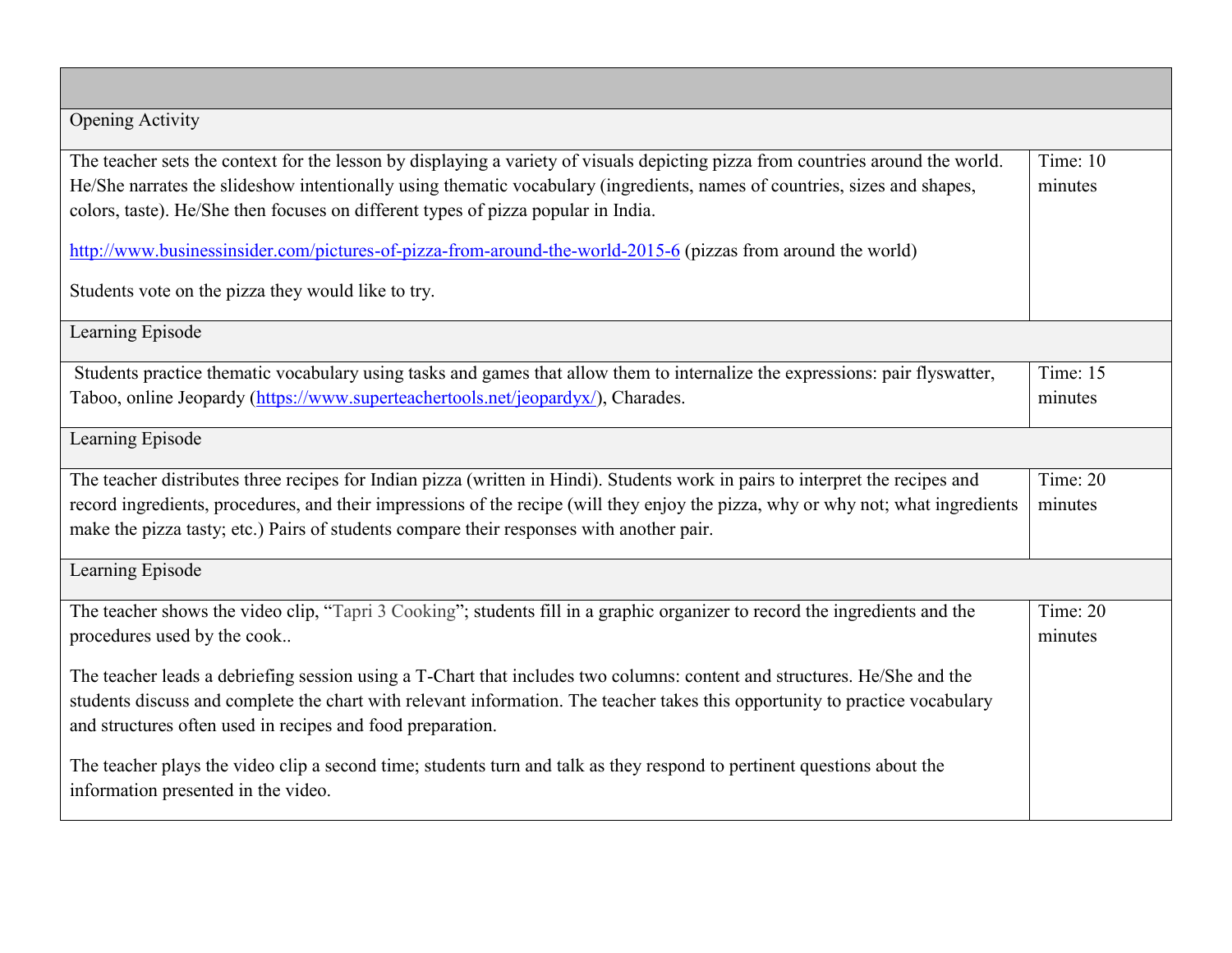| Learning Episode                                                                                                                                                                                                                                                             | 20 minutes |
|------------------------------------------------------------------------------------------------------------------------------------------------------------------------------------------------------------------------------------------------------------------------------|------------|
| Students work individually or in pairs to create a recipe for a unique pizza that reflects their food preferences and their<br>heritage. They write their recipes and draw the pizza they created on large stickie notes that they display on the walls of the<br>classroom. |            |
| Learning Episode                                                                                                                                                                                                                                                             | 5 minutes  |
| Students take part in a gallery walk to read and comment on one another's recipes. The recipe with the most "likes" wins a<br>gold ribbon.                                                                                                                                   |            |

Slideshow of pizzas from around the world

<http://www.businessinsider.com/pictures-of-pizza-from-around-the-world-2015-6> (pizzas from around the world)

Pizza recipes in Hindi

<http://nishamadhulika.com/532-pizza-recipe-in-hindi.html>

<http://nishamadhulika.com/696-tawa-pizza-recipe.html>

<http://www.kalchul.com/index.php/kids-recipes/bread-pizza>

Graphic organizer and T-chart

Large sticky notes